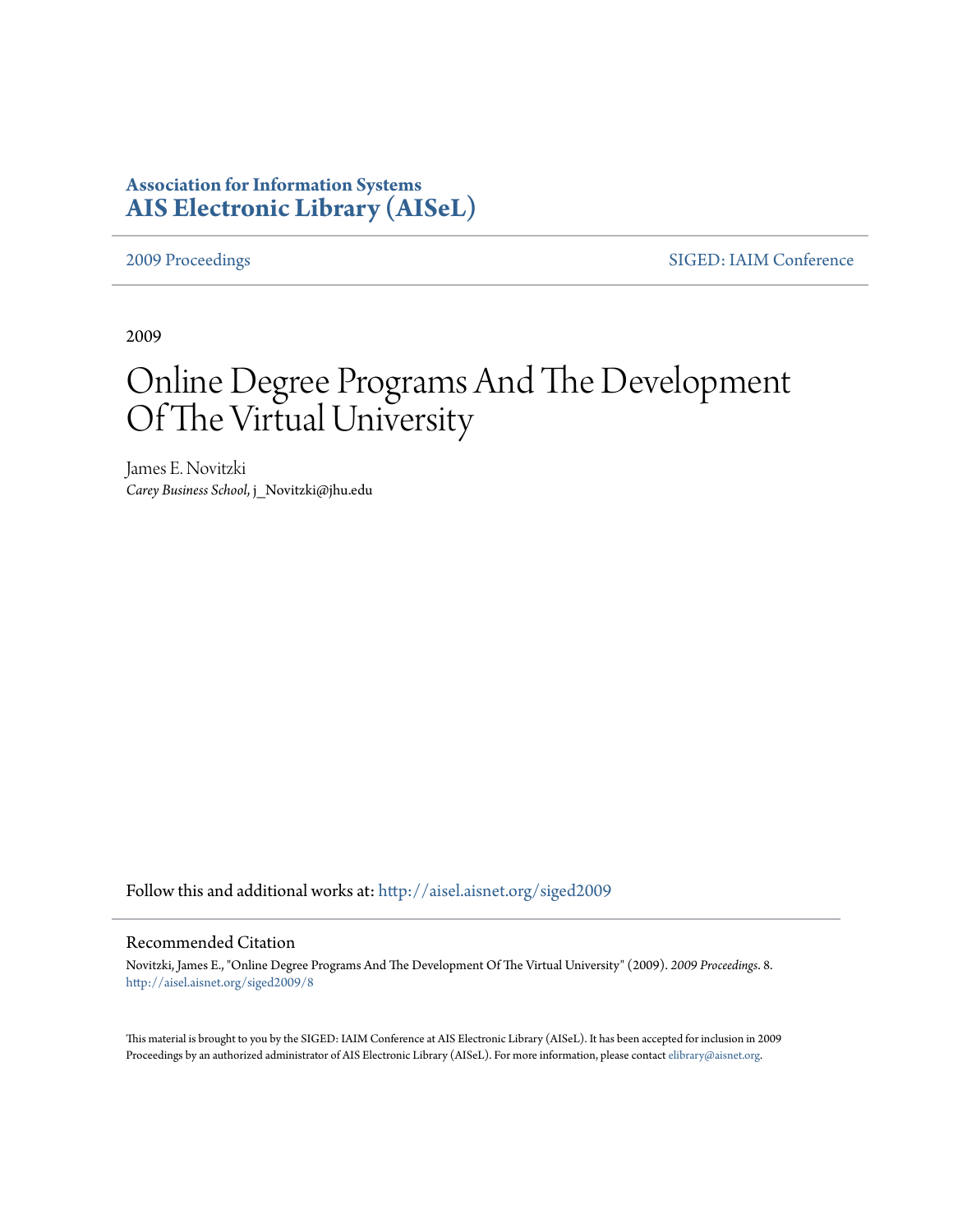#### **Online degree programs and the development of the virtual university**

James E. Novitzki Carey Business School Johns Hopkins University j\_Novitzki@jhu.edu

#### **Abstract:**

Over the last 20 years properly developed, managed, and administered online distance learning courses and programs have slowly established their credibility and their ability to deliver learning at comparable levels to traditional face to face courses to both the academic and business communities. As the number of students seeking this form of education has risen, most universities and colleges have started offering these programs, and many start up for profit schools have been created that also offer these degrees. The number of students enrolling in these programs is growing more rapidly than the traditional programs, and several authors feel that given the environmental changes, technological changes, and expectation changes of incoming students, universities need to take a holistic approach and integrate these programs into all of the systems at the university. One method suggested to achieve this integration is the virtual university. This paper looks at the state of online distance learning programs, where they have come from, and their current capabilities. It then reports on a study which indicates, that little has actually been accomplished in integrating these programs across the university, and that there seems to be a disconnect between administration views and those of the faculty.

**Keywords:** online degrees, distance education, virtual university, online teaching effectiveness

#### **I. INTRODUCTION**

For more than 20 years online degree programs have proliferated across the academic plain. Currently it is rare to find a university or college that does not have at least some online programs or courses, and there are more than a hundred schools that have been established that offer nothing but online degrees. There was initially great skepticism about the viability and credibility of such programs. Continued high growth in these programs has led some researchers to predict the need for colleges and universities to make major revisions to their basic operations to provide online programs as an integral part of their degree programs to accommodate students of the future.

This paper looks at the major issues that have led to the growth of these programs, their acceptance by the academic community, and the response of schools to these programs and movement toward a virtual university model.

#### **II. BACKGROUND**

Proceedings of the AIS SIG-ED IAIM 2009 Conference 1 The debate on the efficacy of distance education courses and programs in their various forms has been going on for more than 100 years [IHEP, 1999; Matthews, 1999]. There has been rapid growth and proliferation of online programs at colleges and universities around the world since the 1990's. New technology has not been the only reason for this growth although it is a major contributor. Web based asynchronous online learning has been an area of rapid growth as it truly liberates the student from being tied to a particular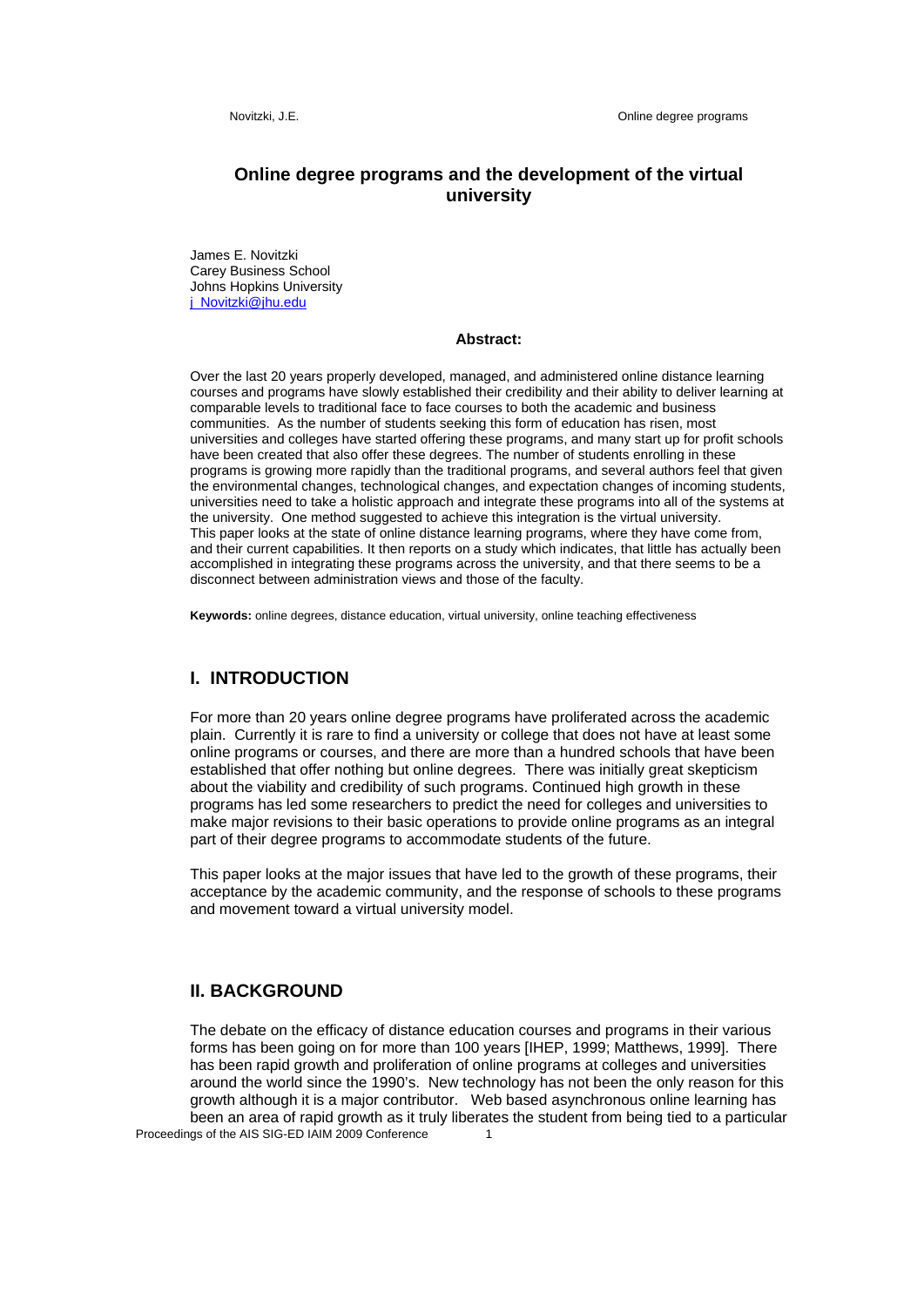place at a particular time while still allowing them to complete their education.

The University of Phoenix now has students numbering in excess of 160.000, and other for profit schools are also seeing large increases in enrollments. The number of schools which offer only online courses continues to increase every year. Traditional colleges and universities are also becoming increasingly involved in these programs. Phillips-Vicky [1998] reported that in 1997 180 accredited graduate schools and more than 150 undergraduate colleges and universities were supporting distance learning programs, and most schools were expected to have some form of distance learning programs available in the next few years. The Director of the Distance Education and Training Council felt that by 2001, most universities would be involved in online teaching and distance learning [Olsen, 1999]. Western Governors University and University of Maryland University College online program offerings are two examples of how traditional schools have become more involved in offering online courses and degrees. Even highly ranked schools such as Johns Hopkins University now offer fully online distance education degree programs.

#### **III. Online Degree Issues**

There are several issues which have concerned academics about these programs, and it is important to understand the status of these issues in order to determine what response, if any, colleges and universities should make in dealing with them.

Early online courses were more similar to correspondence courses than a class room experience. Typically they had readings, some notes by the professor, and ended with some sort of test or paper. Advances in the technology and software have made loading materials easier, but it has been noted by several researchers, there is still much work to be done to make course material appropriate for an online environment. Garrison and Shale [1987] outlined three criteria which have become the basis for most new online distance education programs. First, the communication between the student and instructor must take place asynchronously. Since most material used in a traditional class assumes synchronous communication, there must be significant change and/or additions to make sure that the material meets the needs of the asynchronous student. Second, there must be two-way communication between the student and the instructor. Online courses are not correspondence courses there must be venues for communication between the student and the instructor and other students as well. Third, the technology mediates and provides new venues for communication. These must be seriously considered and used as the course material demands. Conn [2004] outlined a methodology for implementing pedagogical flow into online IS courses, which discussed the development of these elements into asynchronous online courses.

The capability of course delivery systems for online programs has gone through several iterations. Course limitations now stem more from the design of the course than a limitation imposed by the delivery program employed (Novitzki, 2000). In a traditional course, the instructor can respond to the students' needs and questions. In an online course, these needs must be identified in advance, and then suitable answers provided. The rationale for assignments, which would be part of class, must be clearly articulated especially for the adult learner. How the assignment fits into the expected learning objectives, and what the student should learn from the assignment, must be clearly stated, since there will be no other time to explain the logic and goals of the assignments. Since students will not be present, more detailed examples and supporting material must also be provided than for a regular class. This is consistent with research done by Abernathy [1998] and comments that Skinner made over 30 years ago. He stated that textbooks, lecture outlines, film scripts, etc. are of little help in preparing course material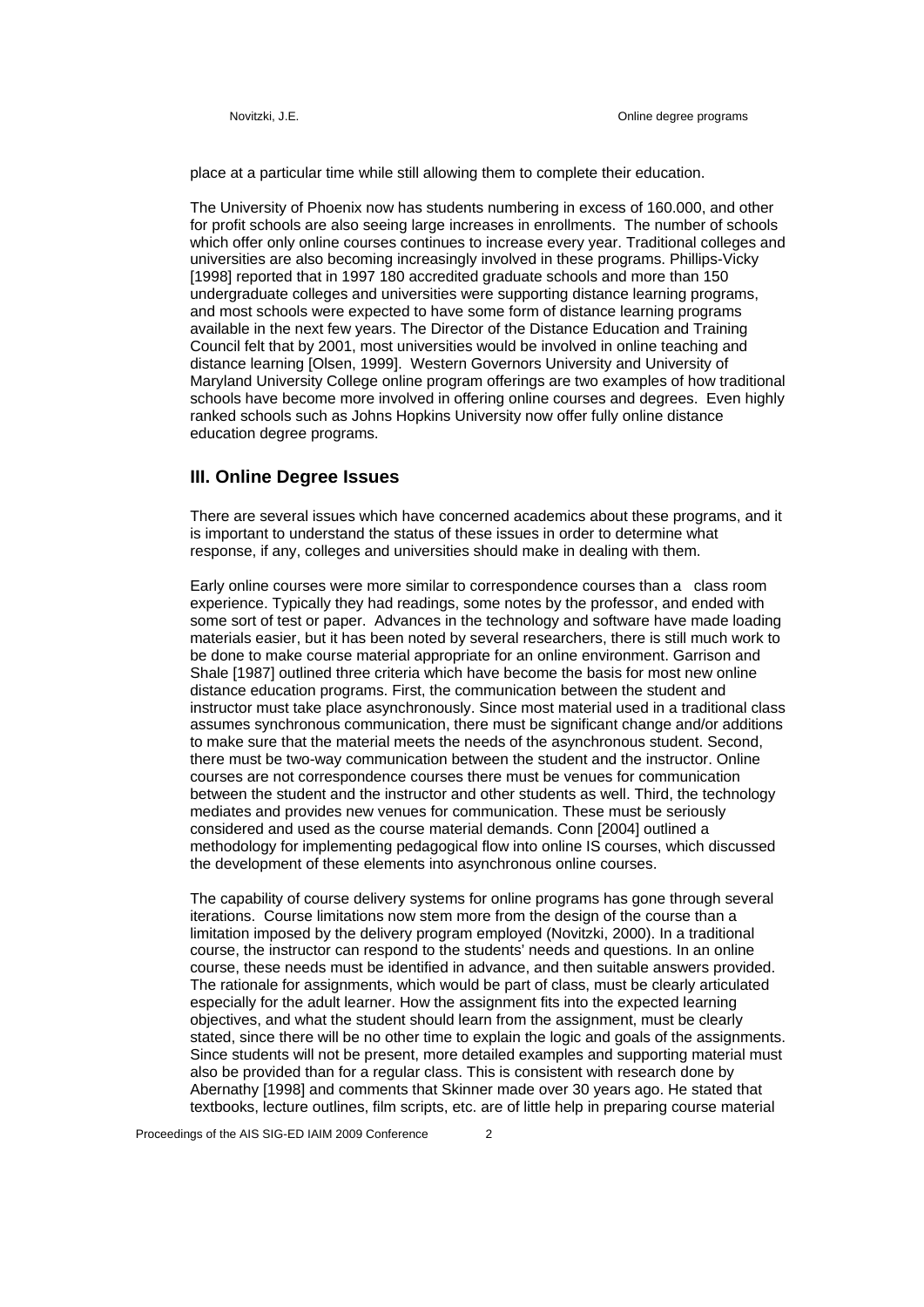for asynchronous learning [Skinner, 1968, p. 48]. Forty years later Salami [2007] noted that the design of the course is the most critical element in the process, and the best traditional course simply copied on to power point slides and instructor notes will not create an effective online learning experience.

 Academics have been concerned about these programs and have questioned the effectiveness, the amount of learning being accomplished, and the validity of degrees offered in these new formats. This has been especially true of online degrees being offered by new for profit institutions which vary greatly in quality and accreditation.

Research in this area initially produced results that were highly contradictory. Even as late as 1997 Middleton [1997] discussed literature that indicated online education was at best only 80% as effective as traditional classroom instruction. Simonson [1997] and Foley [1998] presented findings that the online courses they studied were just as effective as classroom education. The article, *Curriculum and Productivity Software for Education [1998]* reviewed several studies that showed a wide variation in outcomes when traditional and online courses were compared. Motamedi [2001]; Clark, [1999], and Frederickson [1999] all reported on studies that also could make no consistent claim about the effectiveness of online distance education courses.

Beginning in 2002 there was a distinct shift in the findings that were reported. Priluck [2004], Beattie et al, [2002], and Oblender [2002] all discussed findings which indicated that the online courses and programs that they reviewed can and do provide a comparable learning experience to the traditional classroom setting. Ury [2005] reported on a longitudinal study that analyzed course results in various online course settings. He reported that there was comparable student performance in traditional and online courses. Bryant et al (2005) also reports on consistent findings indicating comparable student performance when online and traditional programs are compared. McFarland and Hamilton [2006], in a study on student performance and satisfaction in online courses, also reported no significant difference in student performance between traditional and online courses. Dykman and Davis (2008) report that high quality can be achieved in these programs and that the methods to achieve this are known and eminently doable.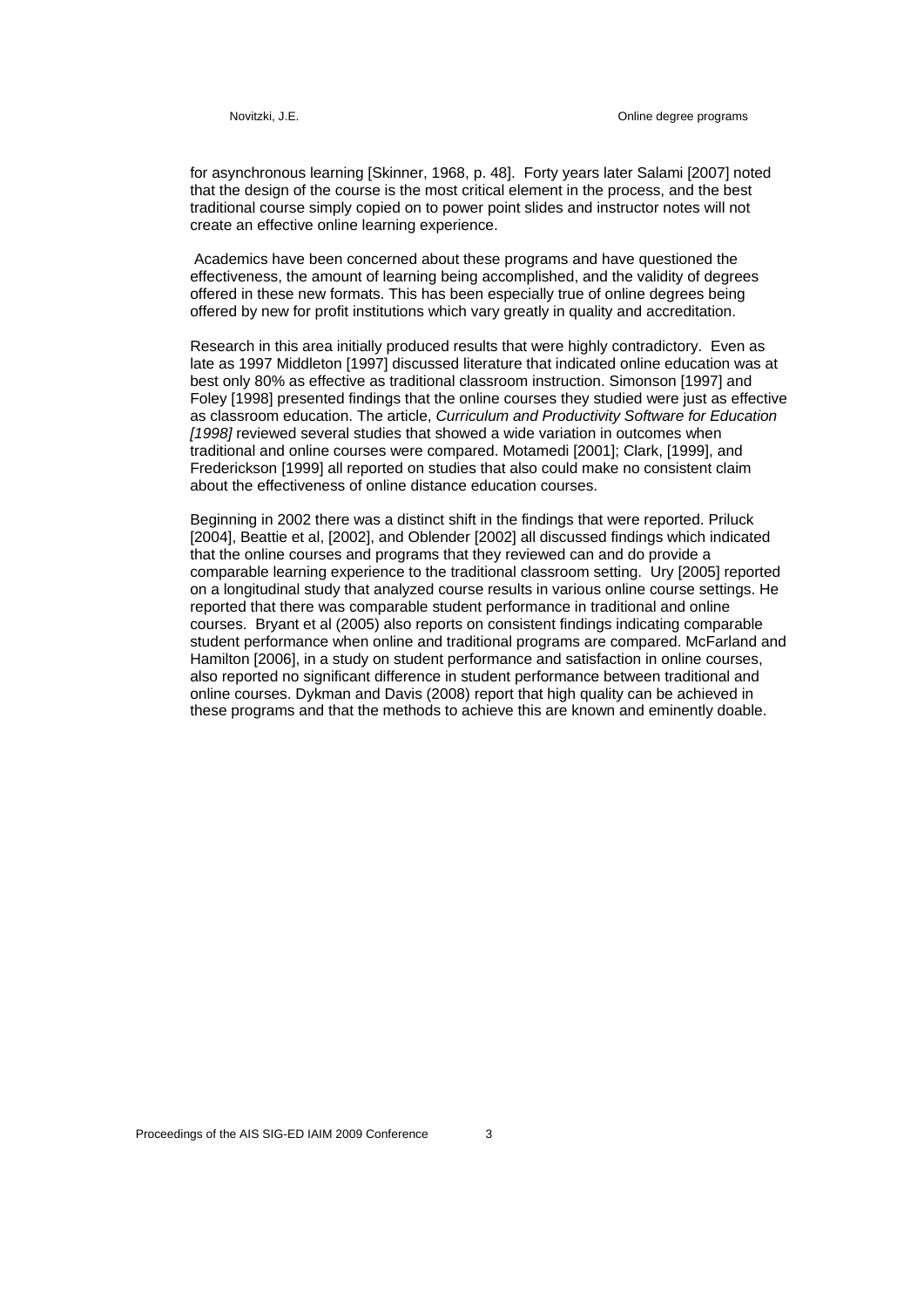Another area that academics have consistently faulted online programs is the lack of student interaction, which is considered by many to be the hallmark of the college learning experience. Today's asynchronous online courses, while not attempting to exactly mirror the classroom, are much more robust in delivery media, requirements, and expectations for student interaction. When the first online programs were developed, there was little capability for two-way communication between the instructor and students or between students. Online courses can now allow students to freely interact with each other as well as the instructor. Most well designed courses take full advantage of this ability by requiring group projects and assignments, and a variety of requirements that provide a rich learning experience. Research findings at the University of Chicago, Northern Virginia Community College, and New York University's School of Continuing Studies, indicate that in their online programs 51% of the students reported increased communication with the instructor, and 40% of the students reported the quality of the interaction improved compared to traditional courses [Mayadas, 1997]. Hay et al [2004] reports an extensive study which looked at the interaction aspect of online distance education courses. The results indicated that in general online courses and programs scored higher in terms of overall performance than traditional ones. More importantly, the research showed that online students scored significantly higher than traditional students on all measures of student-student interaction. This is a distinct contrast to research from the early 1990's and before which often indicated that online students felt isolated and did not feel as if they were part of a class.

Simmons and Korrapati (2007) performed a study which looked at student expectations for quality in student support services in a graduate level distance based program. They discovered that the expectation for these services is quite high, and the failure of the university to provide adequate resources to this area can affect student perception and response to the entire academic program. Student prior experience with computers has been considered a major determining factor for acceptance by students of online technologies, has also been noted to raise their expectations of what support should be provided for online course and programs. In fact given the fidelity and ease of operation of many commercial software business and gaming environments, it is likely that students may become irritated by the lack of sophistication and ease of manipulation available in their academic online experiences.

 There is also research showing, that at the human resource (HR) department in organizations, acceptance of online programs is no longer an issue. Several studies have shown HR personnel tend to have a positive view of online program graduates. Tuchtenhagen (2002) and Chaney (2002) reported on two different studies which indicated that HR representatives would all be willing to interview and hire applicants with online degrees. The studies also showed that while HR professionals might give a preference to a regionally accredited or professionally accredited program, they would not discount a program just because it was not accredited by one of these agencies. Schweitzer [2004] also indicates that online programs and online training are generally widely accepted in business.

 Drago and Peltier (2005) reported on two studies comparing the education received by MBA students. In both cases online distance education students perceived the quality and effectiveness of their education to be similar to or higher than that obtained in traditional programs. A study by Borestorff and Lowe (2007) indicated that in students involved in current online programs 88% had a positive experience and would take more courses. This result is consistent with results obtained by Novitzki (2003) which found that almost 80% of the students had a positive experience and would take more on line courses.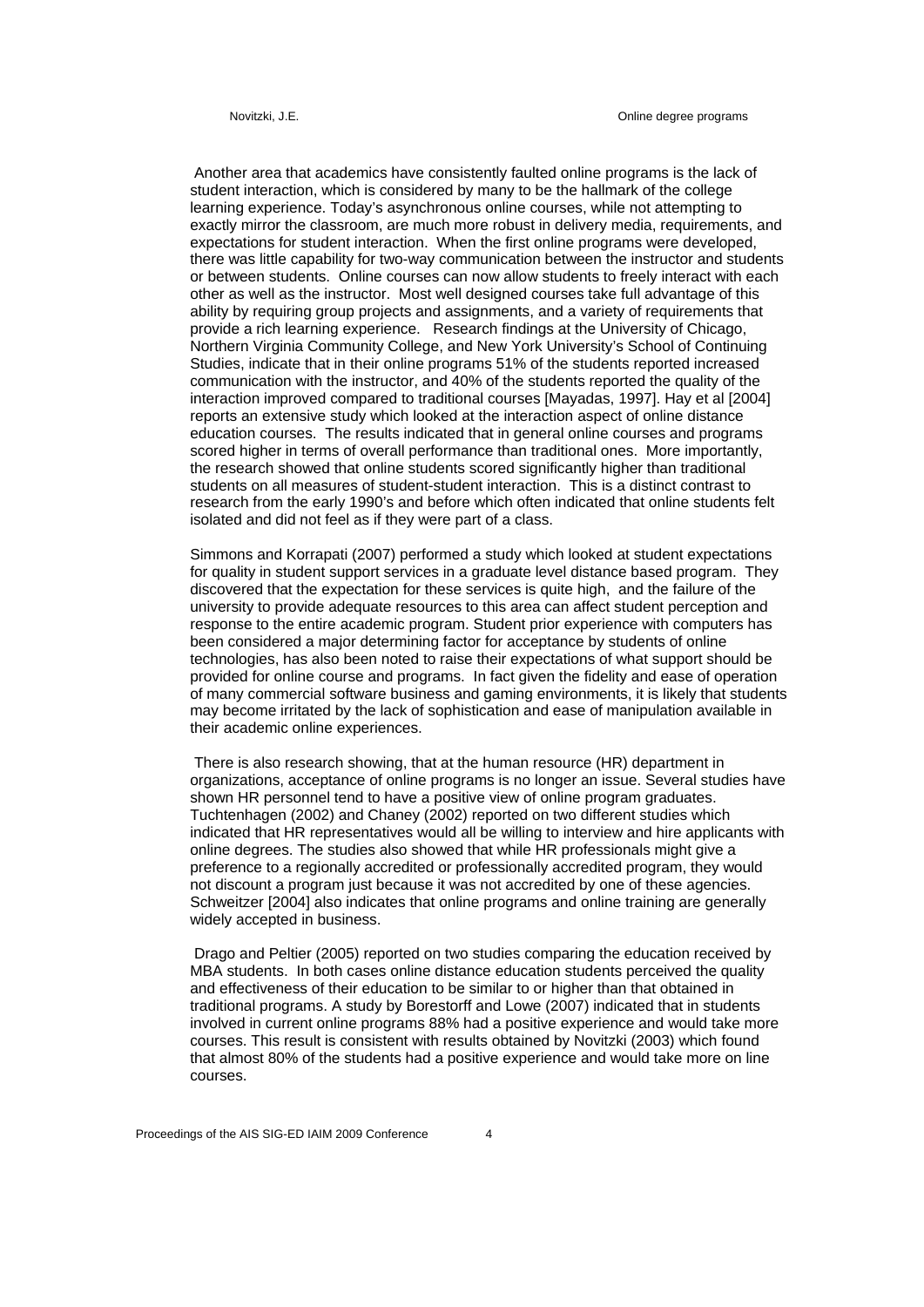#### **IV. UNRESOLVED ISSUES**

The literature since 2005 is starting to show with some consistency that well designed online programs can provide a comparable level of education to that of traditional programs. Student interactions are as good as or sometimes better than in traditional face to face programs, and that these degrees are accepted by the organizations who hire their graduates. There are, however, several issues that have not been fully addressed and are still concerns.

There continues to be a wide variation in learning achieved in some of these courses, which has been identified as being largely dependent on the quality of the course design and the effort which was taken to develop a sound online program. Research has shown that failures in course design have far greater impact in an online environment than in the traditional course.

Clauson [1999] discussed two potential side effects of online courses. Online courses can relate course material more closely to the work experience as assignments often require students to work on some problems related to the student's experience. The second is the ability to discuss issues with fellow workers. These can actually broaden discussions of class issues well beyond the class. These areas, however, have only recently been incorporated into online courses and programs on a regular basis.

Some researchers have postulated that differences in student learning skills often mitigate against online education, a recent study by Zapalska and Brozik (2007) looked at this issue and identified that auditory learners did not take the on line courses, because in general no effort had been made to develop technology to support this learning. Courses that do not follow or support the Americans with Disabilities Act fail to provide needed support for learners with other disabilities as well. These are also problems for traditional classes in which no accommodation is made or provided, but in these cases they can usually be solved through direct contact between the student and the instructor.

Kulchisky (2008) looked at the issues of high touch versus high tech and the need for more personal relationships with students. The findings indicate the students who are risk adverse prefer the traditional to the online. This could also be applied to the student who chooses the small liberal arts college as opposed to the state school where the "student gets lost in the shuffle".

### **V. CURRENT STUDY**

Research since the early 2000's has shown the ability of online courses and programs to potentially offer comparable learning to that achieved in traditional programs. There is evidence that these programs are generally accepted by the business community. The technology has become the great leveler. Everyone now has potentially access to the same education regardless of their location and work schedule. Although the issues have not all been resolved, it is obvious that online education is not a fad that will be going away in the near future. The drivers and reasons for its adoption are too compelling for them to go away. Also as students get more accustomed to taking courses in this format, it is probable that their expectations of what else is or should be provided by the university will change as well. Several researchers have proposed the need for a paradyn shift in universities to rethink and model their curricula to more broadly include online education. Is it time for academics to consider the virtual model for the university?

In June of 2003 at the AACSB Distance Education Conference, the keynote speaker, Dr. Howard Frank, Dean of the Smith School of Business at the University of Maryland,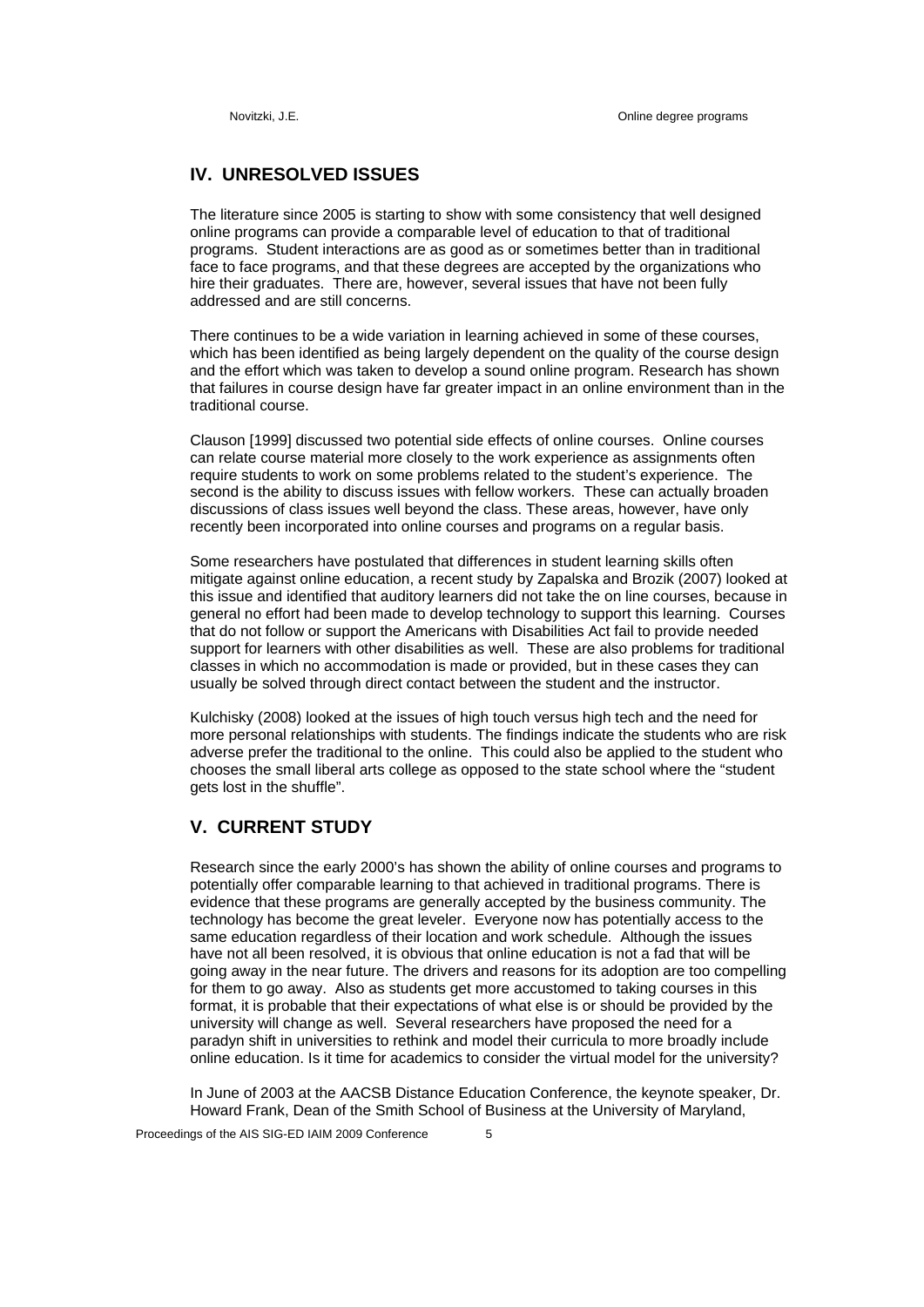stated that the question is not if schools will offer online courses, but rather how these courses must be incorporated into their programs. Research was presented that indicated that in the future students, especially part time students, will be more and more unwilling to travel every week to sit in a class. Schools must develop an educationally sound and effective way to meet these expectations in their programs. Bremer and Lopez-Franco (2006) reported on ten years experience of graduate online education at ITESM and how it has changed and continues to change the face of the school.

 Cunha and Putnik ( 2007) indicate that in spite of the student response to online programs as described above, most universities are not ready to fully embrace the incorporation of these models across the entire institution. Cunha and Putnik developed a model that suggests that the move to a virtual structure similar to that used by organizations in business is one of the only ways that universities will be able to survive in the coming years. They base much of their analysis on ideas developed previously by Davidow and Malone (1992), Byrne (1993), Farrell (1999), and de Wolf(2001) who describe the changes in the business market place that have forced businesses to consider every aspect of how they do business. This led businesses to move to virtual organizations to deal with the new and rapidly changing environment in which they are being forced to compete. Cunha and Putnik suggest that this same environment is starting to develop in the academic world and academic institutions need to consider and develop this type of structure as well, if they are going to effectively meet the challenges in the coming years.

Dytkman and Davis (2008) expand on these ideas and identify several specific issues that are driving the move toward virtual organizations. They note that since technology has been the key component that has revolutionized commerce and other areas of modern life, given the growth of online programs, it is poised to make significant changes in operation and management of educational institutions as well.

Another driving force for change is the continued increased experience and familiarity of students with the capabilities of computer technology to make transparent most business operations that formerly required their presence in dealing with companies, the government, and each other. Texting, twitter, blogs, face book etc, allow students to contact and pass information to whomever they want, whenever they want. Google and other search engines allow them to get information whenever they want it. New data bases provide students with tera-bytes of information. They use the Internet as a tool when they want, and how they want. New computer games with virtual reality and massively competitive themes require players to work with and team with other players to achieve game goals. Games such as the World of Warcraft, allow ad hoc groupings of players from around the world to meet and work as a team to accomplish tasks and then breakup to form other groups with other players frequently, and seamlessly. This familiarity of students working in synchronous and asynchronous environments will lead to expectations that their educational experience should not be less flexible (Taylor and Todd, 2005). This experience will make them critical of systems that do not match what they have experienced previously. Given the fidelity and ease of operation of these commercial software environments, it is likely that students may become irritated by the comparative difficulties that are encountered in completing registration, advising, course selection, and graduation in the academic online environment.

The question remains, given the issues noted, has the view of the faculty and administration changed significantly in their view of the promise and viability and effectiveness of online education? While there is a sense that academics should be moving in this direction, what are the realities?

Proceedings of the AIS SIG-ED IAIM 2009 Conference 6 A survey was taken of several schools to determine their level of support and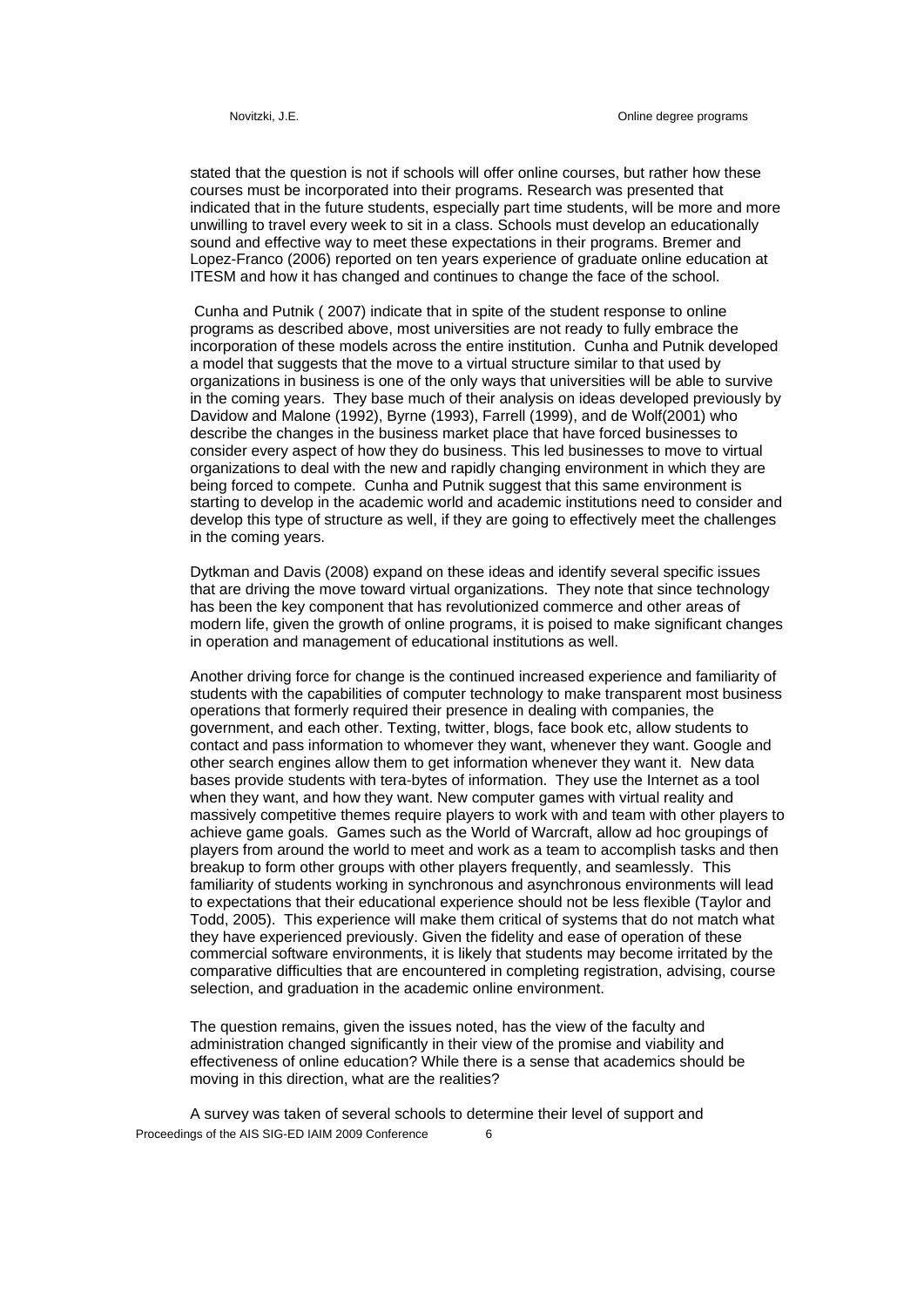involvement in online programs and expectations for the future to incorporate these ideas in their educational portfolio. Interviews were conducted in person or via telephone from a random sample of schools in the mid Atlantic area. Sample size was 25. The focus was make an initial identification of key issues and concerns so that a more detailed instrument can be developed for use later in a larger study. Large, small, and for profit schools were considered.

Questions asked included:

- a. information on the presence of online courses
- b. degrees offered at the school
- c. ability to take courses in multiple formats
- d. who grants the degrees
- e. online support available for the online degree programs
- f. faculty use in these programs
- g. level of incorporation of online programs and courses into traditional course and program offerings.

#### **VI. RESULTS**

Results of the survey questions are summarized below.

1. Almost all schools surveyed offered online programs.

2. Most of the online programs were stand alone entities clearly distinct and separate from the brick and mortar divisions of the university. This was especially true when looking at the large traditional research universities as opposed to smaller liberal arts colleges or start up for profit universities such as University of Phoenix.

3. Most had little or no interaction between online programs and traditional programs. 4. At most schools, it was not possible to shift back and forth between the two types of programs, or in many cases for faculty to shift between these programs.

5. Many schools have online distance education course options as part of their traditional education programs, but in general they were not an option to be completed solely through the use of online courses.

6. A few schools, even with on line programs, still required some sort of residency or in person meetings, even for their 'online degree programs'.

7. In many cases, there was a difference in what was printed on the diploma for those completing on line degree programs and those completing the traditional program. This came across in many ways, some more subtle than others. For example at one school students completing the online degree program received B. A. or M.A. in Cross Discipline Studies as opposed to a B.A. or M.A. in English, Math, etc. Other school's diplomas were from a slightly different entity than the traditional school's diploma. For example XXX Extension Programs, XXX School of Continuing Studies, XXX University College, or other such distinguishing features. One school even clearly stated on the diploma stated Distance Education B.A. degree in \_\_\_.

8. Full time faculty were generally not encouraged to participate heavily in online courses or programs. At several schools these courses could not be considered part of normal load.

#### **VII. DISCUSSION**

There was wide variation in answers with the strongest support and operations generally provided by the new for profit, institutions specializing in online course and degree delivery. From all this it is obvious that although much effort has been spent to convince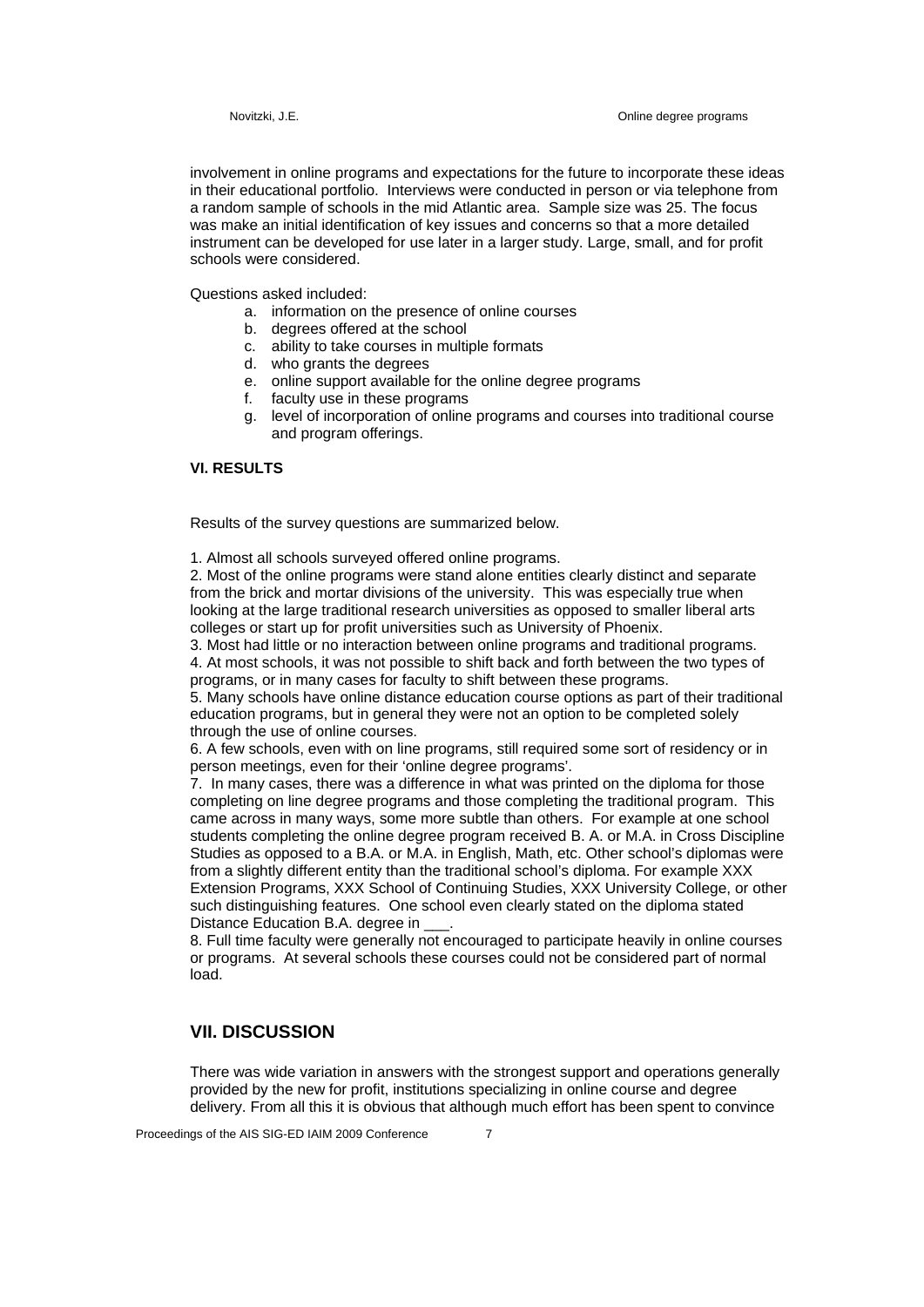the academic community on the validity and quality of online courses, there still seems to be a distinct break in efforts to bring the learning options of online programs and traditional programs together.

Obviously there is interest in online programs as 23 schools offered complete degrees online, and the other two offered a variety of courses online. The variety of ways that degrees are identified seems to be an indication that at the administrative level of schools at least there is a feeling that online degrees are not equal to traditional degrees. The failure of many schools to allow students to freely move between online and traditional courses also seems to indicate that there is still some feeling that the course outcomes are not equal, and students in these programs are not comparable.

Research has shown that if the program is designed properly there should be no measurable or apparent difference between the outcomes of courses, degrees, or graduates. The failure of many schools to allow full time faculty to be fully involved in these programs could result in online courses not having the faculty expertise to design and teach academically sound online courses.

Overall the sample seems to indicate that there is little effort to create the virtual university that has been mentioned as a key for university survival in the future. As the number of students who expect or want at least the option of taking some online courses continues to grow, it is obvious that there is the potential for serious problems as the administration and administrative systems are either not ready to or are not capable of making course selection and degree options seamless across the school. The student of the future will demand nothing less and schools that fail to move to respond to this may find themselves with fewer students who are ready to jump through specific requirements just because everyone did previously.

Drago et al (2005) highlighted many of the key issues of concern to academicians and provided a basic understanding of the issues, this paper suggests other issues are important as well and tries to tie the whole question to the key issue improving the education of students. In many ways the new technology allows academics to get back to the Socratic method of teaching which for more than a thousand years was held as the ideal way for a student to learn. Now the expert can be anywhere; he can interact or relate to one or many students at a time. Students are free to experiment with ideas because they are not tied to a classroom. With the wealth of new sources available and technological methodologies to choose from they can do ad hoc testing of topics supposed solutions, and see what works and does not work. Since students are not tied to a single location, it is easy to test topics in a wide range of cultural and socio economic area. Through the Internet students can research or collaborate with other students around the world.

#### **VIII. Conclusions**

Online education will not go away. The number of degrees offered online has increased by almost 300% just since 2001 [Subramaniam, 2005]. In the coming years it is likely that a large number of job applicants will have online programs as their primary means of education. The American Association for the Advancement of Science [2005] indicates that non-traditional pathways such as online education are a major tool used by women and minorities in the workforce to obtain needed skills. Also Bryant et al (2005) in their review of the literature on online programs noted that one of the new drivers contributing to the growth of these programs is the need for non-traditional age students who need to retool to keep their current jobs or retrain for new jobs. Merriman [2006] reports on numerous studies which indicate the number of students in fully online higher education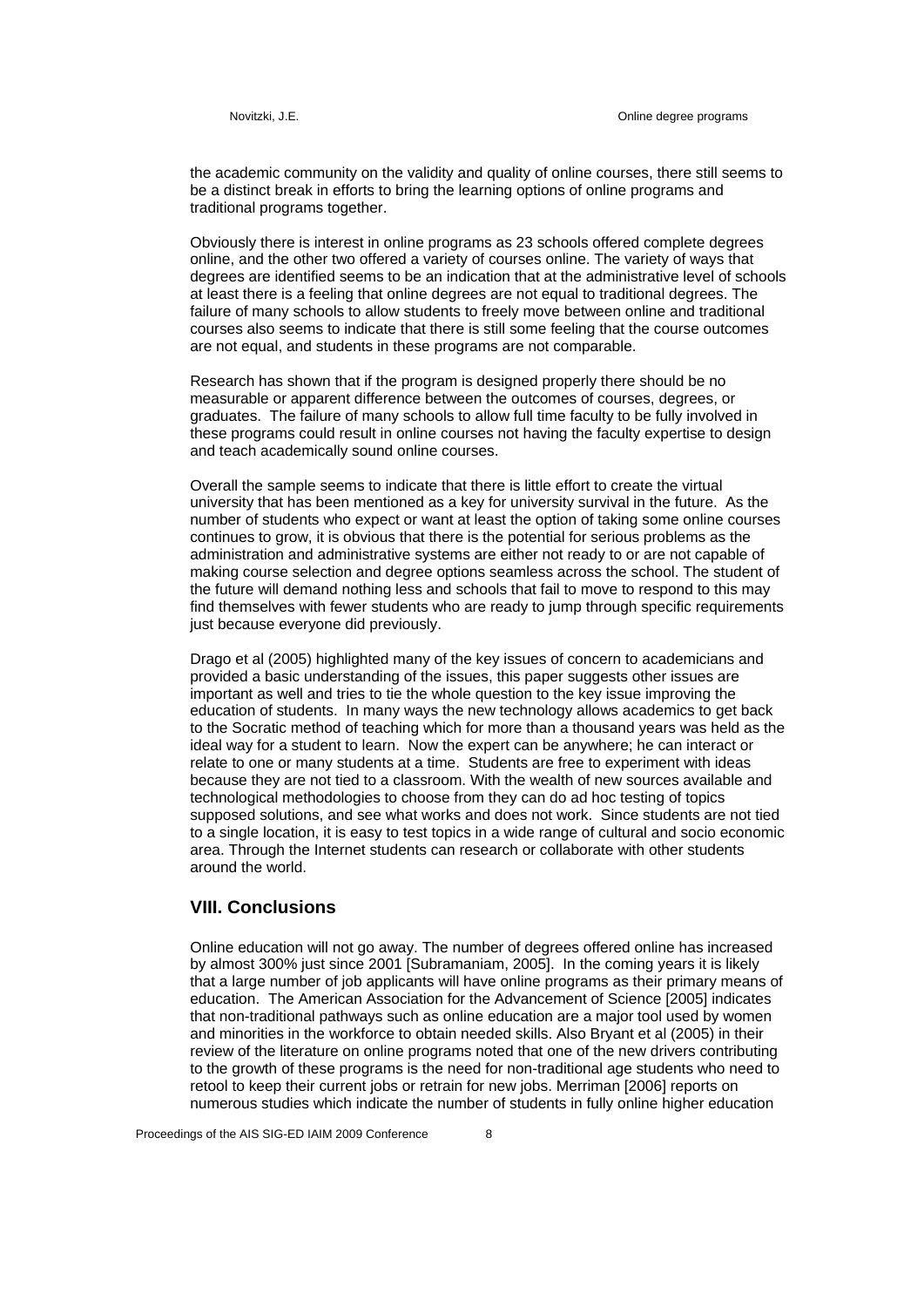programs grew nearly 34 percent in 2004, and that the pace of growth is far in excess of higher education enrollment overall.

Online distance education is, however, not a panacea it does not work well for everyone, just as sitting in a 500 student lecture hall does not work for many students. The university must keep options open, and not become locked into the idea that only the traditional or only online methods are acceptable. This type of education is still unfamiliar to many academics, and we cannot afford to wait until administrators are fully familiar with them. This is a potentially major problem for educators to face as Herther [1997] cited comments by Peter Drucker and others that indicate that the traditional university campus as we know it may not exist 30 years from now. The capabilities and expectations of students will drive more and more programs to becoming online just in time programs that are delivered when and where the students wants or needs it, not in a particular term at a particular place that a university or college may decide to offer it.

The results of this pilot study provide sufficient justification to proceed with a major study to look at this issue. The areas of concern will be reviewed and key issues identified. Their relationship to topics found in other research will be analyzed. One area that needs to be considered in any full survey is the expected audience that the school focuses on. A school that focuses entirely on traditional students in a residential environment might be less motivated to move toward the virtual model. However given the projected changes in student attitudes that have been postulated of "millennials" when they arrive on colleges, it may affect these schools as well.

It is certainly an area that demands more research and investigation. All of these issues need further investigation. No one wants our current schools to become irrelevant in the eyes of the student of the future.

#### **REFERENCES**

Abernathy, D. J. (1998). The WWW of distance learning: Who does what and where? Training and Development, 52(9), 29-32.

American Association for the Advancement of Science, 2005. Preparing Women and minorities for the IT workforce: The role of nontraditional educational pathways. At http://www.aaas.org/publications/books/reports/ITW/, accessed 30 January 2006.

Beattie, J., Spooner, F., and Jordan, L. (2002) *Evaluating instruction in distance education classes.* Teacher Education and Special Education, 25, 2. 124-132.

Borstorff, P. and Lowee, S., (Nov 2007). *Student perceptions and opinions toward E-learning in the college environment.* Academy of Educational Leadership Journal, 11 (2), p 13-29.

Bremer, M. and Lopez-Franco, R. (Nov 2006). Sustainable development: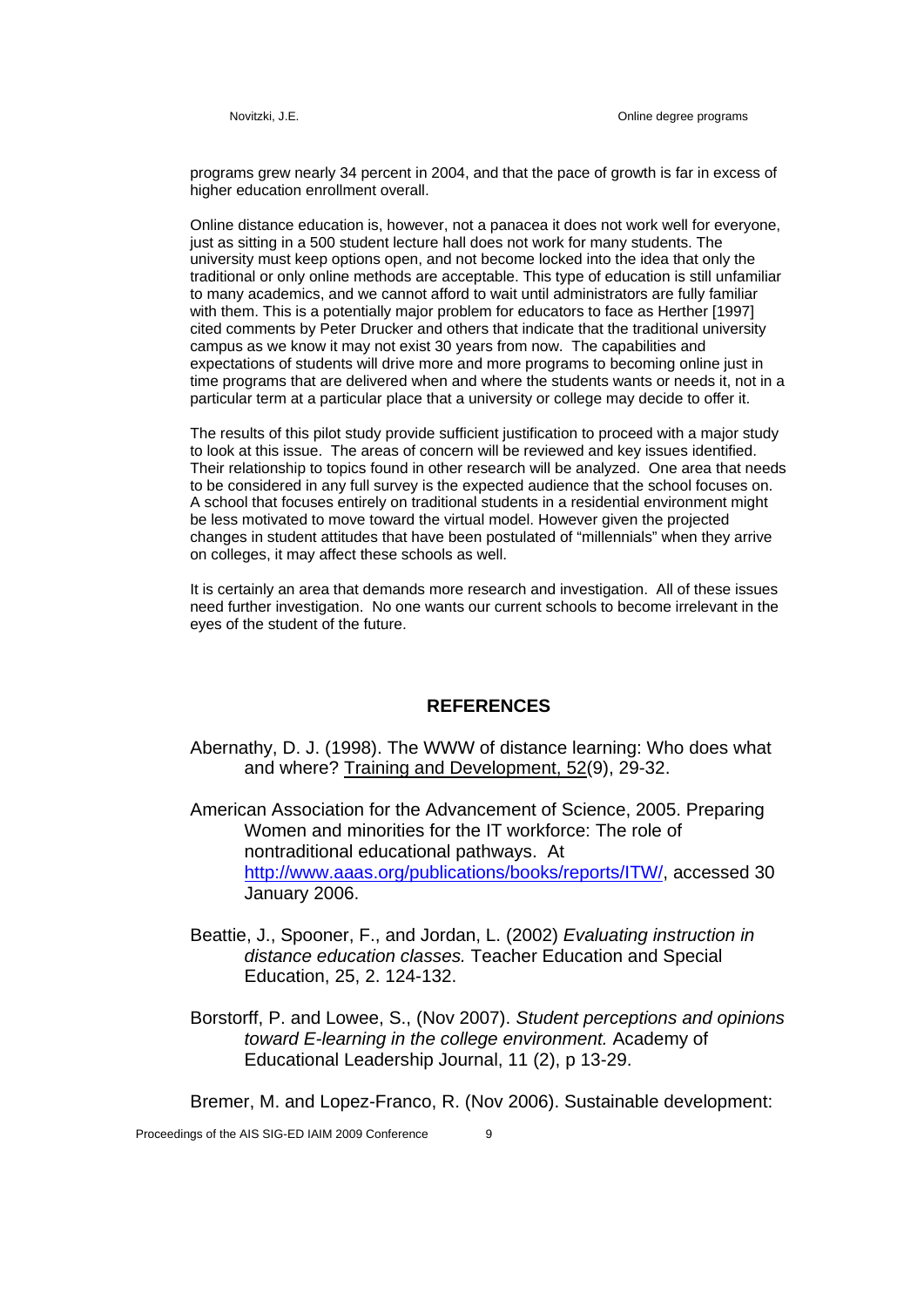ten years of experience at ITYESM's graduate level. Journal of Cleaner Production, 14 (11), p 952-957.

- Bryant, B., Kahle, J., and Schafer, B. ( Aug 2005). *Distance Education: a review of the contemporary literature.* Issues in Accounting Education , 20 (3), p 255-270.
- Byrne, J. (February 8, 1993). The virtual corporation: the company of the future will be the ultimate in adaptability. *Business Week, pp 98- 103.*
- Chaney, E. (Aug 2002). Pharmaceutical employers' perceptions of employees or applicants with E-degrees or on-line course work. Dissertation Indiana State University, 100pp.
- Clark, E. (September, 1 1999). Distance Education: Making the grade? *Network, 50* (9), 7.
- Clauson, J. Jan 1999. On-line quality courses offer many side benefits. Quality Progress, 32, 1, p83-89.
- Conn, S. (Aug 2004). Implementing a strategic, sequential, and iterative pedagogical flow to online IS distance education learning. Proceedings of the tenth Americas Conference on Information Systems, New York: p 2879-2887.
- Cunha, M., and Putnik, G. ( May 2007). *A changed economy with unchanged universities?* International Journal of Distance Education Technologies, 5 (4). P 5-24.
- Davidow, W., and Malone, M. (1992). *The virtual corporation: Structuring and revitalizing the corporation in the 21st century.* New York: Harper Colins Publisher.
- Drago, W., Peltier, J., Hay, A., and Hodgkinson, M. (July 2005). Dispelling the myths of online education: Learning via the information highway. *Management Research News,* 28 (7). P 1-17.
- Dykman, C, and Davis, ( Spring, 2008) Online Education Forum- Part One- the shift toward online education. Journal of Information Systems Education, 19 (1), p 11-16.
- Dykman, C. and Davis, C.(Fall 2008). Online Education Forum- Part Three a quality online educational experience. Journal of Information Systems Education, 19 (3), p281-290.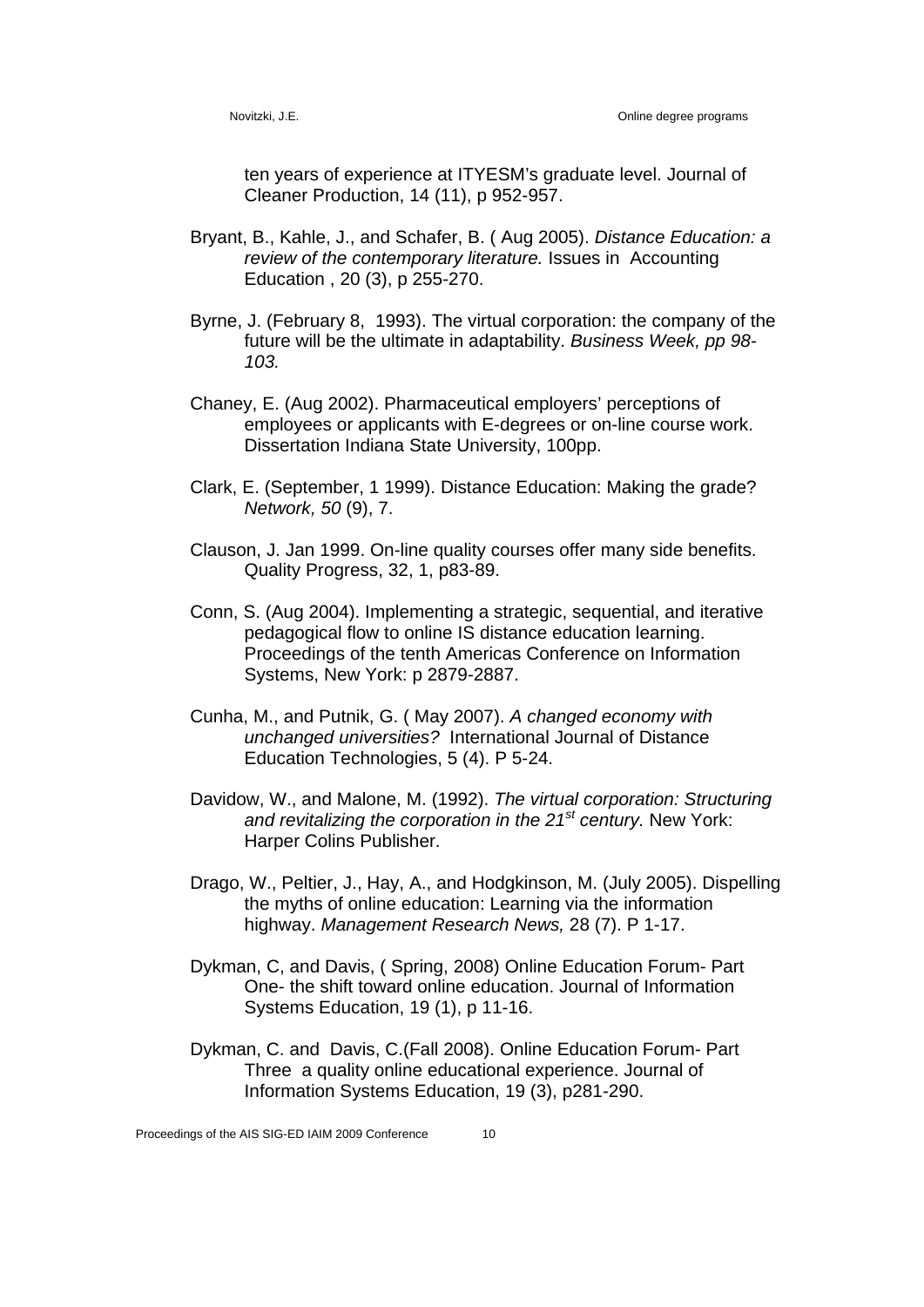- Farrell, G. (Ed.). (1999). *The development of virtual education: a global perspective.* Vancouver: The commonwealth of Learning.
- Foley, J. (May, 1998). Distance education for American universities and the world. *American Journal of Agricultural Economics, 80* (5), 973- 979.
- Frederickson, S. (August, 1999). Web-based instruction: A comparison of ten programs. *Paper presented at the 15th Annual Conference on distance Teaching and Learning.* Madison, Wisconsin.
- Garrison, D. and Shale, D. (1987). Mapping the boundaries of distance education: Problems in defining the field. *American Journal of Distance Education, 1,34-13.*
- Gibson, S., and Colaric, S. (July/August 2008). Technology Acceptance in an academic context; Faculty acceptance of online education. *Journal of Education for Business, \*( ), p 355-359.*
- Hay, A., Hodgkinson, M., Peltier, J., and Drago, W. (June-July 2004). *Interaction and virtual learning.* Strategic Change, 13, 194-204.
- Herther, N. (Sep/Oct. 1997). Education over the web: Distance learning and the information professional. *Online, 21* (5), 63-66.
- Institute for Higher Education Policy (IHEP). (1999). What's the difference? *A review of contemporary research on the effectiveness of distance learning in higher education.* Washington, D.C.
- Kulchitsky, J. (Feb 2008). *High-tech versus high-touch education: perceptions of risk in distance learning*. International journal of Educational Management, 22 (2), p 151-167.
- Matthews, D. (September, 1999). The origins of distance education and its use in the United States. *Technological Horizons in Education Journal, 27* (2), 54-61.
- Mayadas, A. F. (1997, October). On-line networks build time savings into employee education. *HR Magazine*, 42 (10), 31-35.
- McCray, G. 2000, the hybrid course: Merging on-line instruction and the traditional classroom. *Information Technology and Management*, 1 (4), 307-327.

Proceedings of the AIS SIG-ED IAIM 2009 Conference 11 McFarland, D. and Hamilton, D. (Winter 2005-2006) Factors affecting student performance and satisfaction: Online versus traditional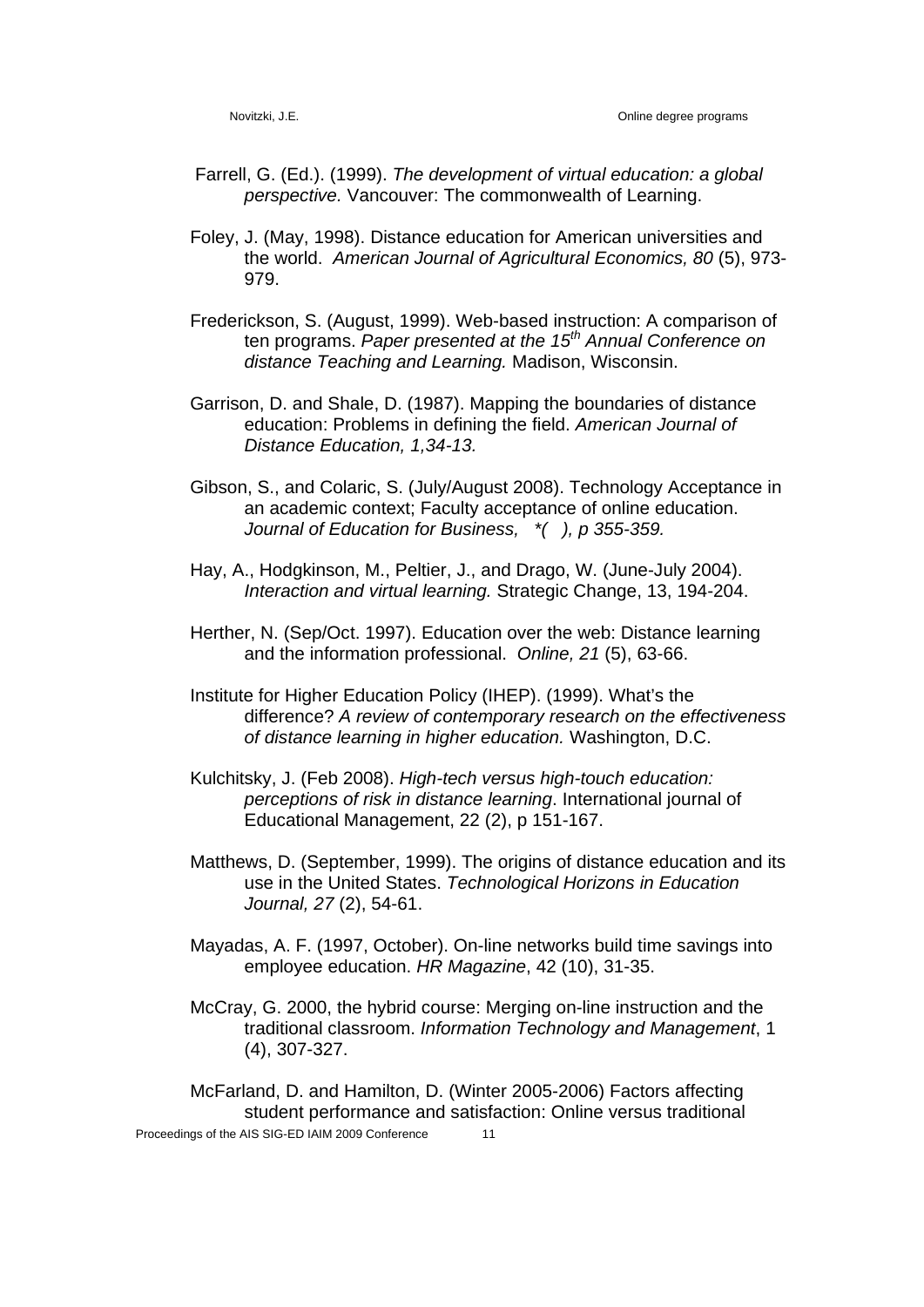course delivery. *The Journal of Computer Information Systems,* 46 (2), 25-32.

- Merriman, K. (Jan. 2006). Employers warm up to online education. *HR Magazine,* 51 (1), 79-82.
- Middleton, A. (Fall, 1997). How effective is distance education? *International Journal of Instructional Media, 24* (2), 133-138.
- Motamedi, V. (Winter, 2001). A critical look at the use of videoconferencing in United States distance education. *Education, 122* (2), 384-394.
- Novitzki, J.E. (February 2000). Asynchronous learning tools, which is the best? *Distance Learning Strategies and Solutions* Ed by Anil Agarrwal, pgs 42-64.
- Olsen, F. (1999, August 6). Virtual institutions challenge accreditors to devise new ways of measuring quality. The Chronicle of Higher Education, 45, A-29.
- Phillips-Vicky, A. (1998). Virtual classrooms, real education. Nation's-Business, 86(5), 41-45.
- Priluck, R. (August, 2004). Web-assisted courses for business education: An examination of two sections of principles of marketing. *Journal of Marketing Education, 26* (2), 161-173.
- Salimi, A. (Jan 2007), The promise and the challenges for distance education in accounting. *Strategic Finance,* 88 (7), 19-23.
- Schweizer, H. (Dec, 2004). E-learning in business. *Journal of Management Education,*28 (6), 674-692.
- Simmons, K. and Korrapati, R. (November, 2007). *Distance learner expectations for quality, technology-enabled, student support services.* Proceedings of the Academy of Information and Management Sciences, 11 (1). Jacksonville. P 45-47.
- Simonson, M. (Fall, 1997). Distance education: Does anyone really want to learn at a distance? *Contemporary Education, 68* (2), 104-107.
- Skinner, B. F. (1968). The technology of teaching. New York: Appleton-Century-Crofts.

Proceedings of the AIS SIG-ED IAIM 2009 Conference 12 Subramaniam, M. (2005). The emergence of IT degree programs: When